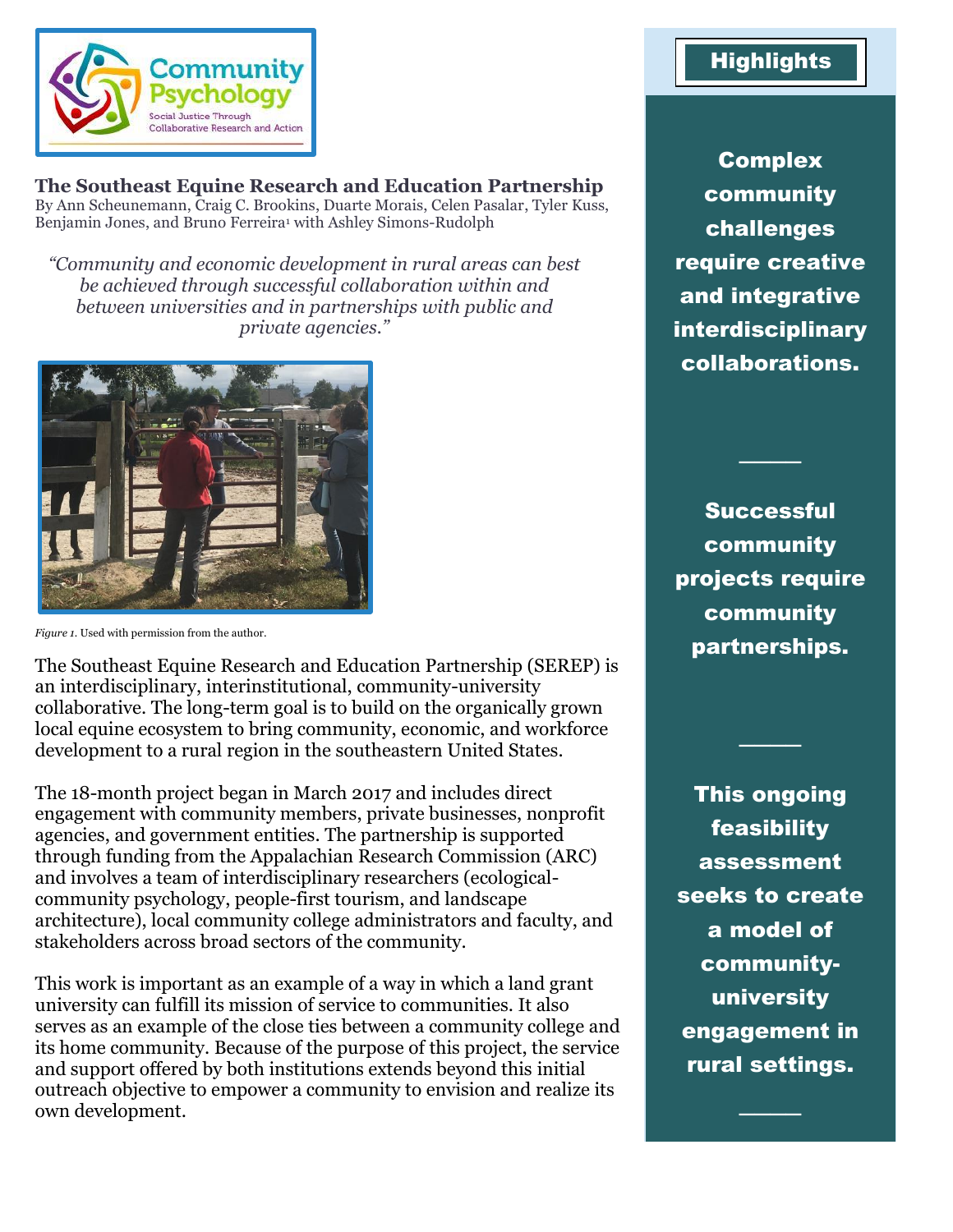Researchers' consistent engagement with participating communities has led to actionable feedback regarding such factors as how the Equine Research and Education Center should look and what research is possible in the context of the region.

Engagement has also created new relationships within communities, which could lead to future projects and new ideas for development. The project also provides an example of successful interdepartmental collaboration within a university, interinstitutional collaboration between a university and community college, and university-community collaboration. As we work together and gather more data, we increasingly synthesize a common vision and move as a team from a multidisciplinary to an interdisciplinary collaboration. While members multidisciplinary teams maintain a focus in their individual disciplines while working on a common project, interdisciplinary teams are more integrative and tend to be more collaborative. This multilayered team is complex but has, with a few stumbling blocks, successfully established initial findings on the feasibility of an Equine research and education center.

#### *Methods*

Focus groups, interviews, town hall meetings, design charrettes (a planning session where residents, designers, and others create a vision for development), and online surveys are the primary methods of data collection. These data are being synthesized into a series of reports. Feedback is solicited at every

# ON HOW A COMMUNITY PSYCHOLOGY PERSPECTIVE INFORMED THE PROJECT

Utilizing an ecological framework and community participatory methods, this project recognizes the importance and necessity of approaching complex community development challenges through multiple disciplinary lenses. The project is centered on values of social and economic justice and generating equitable opportunities for local residents in a mostly rural area that has an abundance of natural assets but fewer economic resources.

stage from community stakeholders. Success will be determined through the building of community capacity.

 $\overline{a}$ <sup>1</sup> Original Citation: Brookins, C. C., Morais, D., Pasalar, C., Scheunemann, A., Kuss, T., Jones, T. & Ferreira, B. (2017). Southeast equine research and education partnership—an NC State-Isothermal Community College partnership. Retrieved from <https://serep.wordpress.ncsu.edu/>